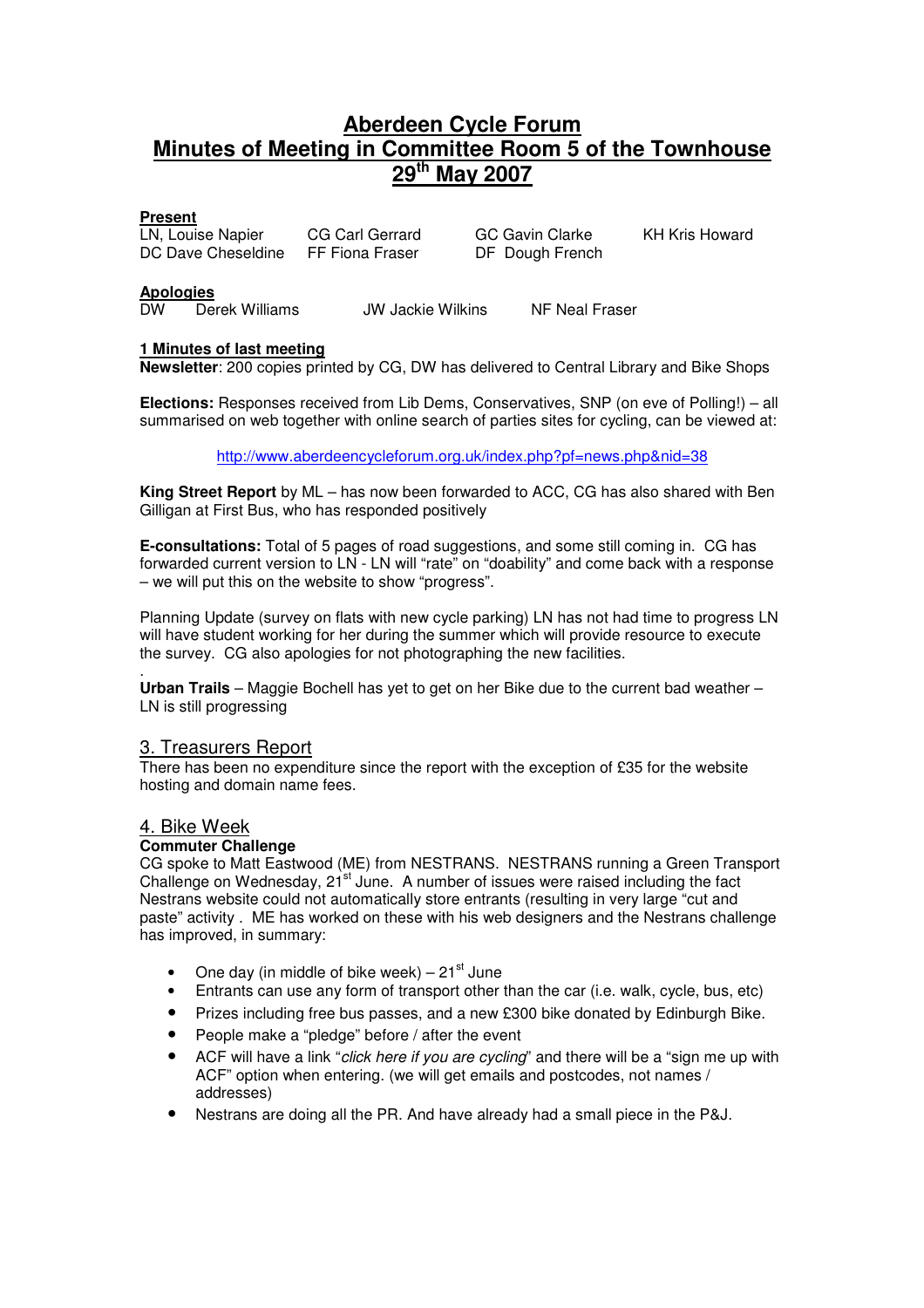Discussed during the meeting and decided we will go with Nestrans and use our existing database to help market it. Outcome will be reviewed and we can always run our own again next year if it is not a success

### **ACTION:** CG to advise ME, update website, draft eNews release and send

#### **Councillors on Bikes**

DW had submitted (via email as not present) proposal to write to all councillors asking them to make one journey in bike week, we can provide "support" i.e. bike-buddy, route advice, loan bike (ACC has 6)

GC, DL, LL, DC are all able to help, more will probably be able to (e.g. DW,JW,JR). LN agreed to help distribute letters. Generally seen as a good idea – ideal would be if councillors did it on Wednesday then could also enter challenge.

### **ACTION** ; DW to progress

#### **Filmfest**

DL reported – he had secured the rights for both proposed films

- 'Full Cycle' BBC's Greame Obree Story (30mins Cert U)
- 'Still We Ride', (37mins Cert PG)

Both very popular in Edinburgh last year resulting in a full house. Arts centre is booked for 2 hours so time for a discussion at the end of it. DL is approaching Cllr Martin Ford (Cllt for the Shire) to chair this.

Draft poster shown by DL, noted needs Nestrans acknowledgement. But otherwise fine to go.

**ACTION**: DL to send the leaflet to LN and CG (for PDFing and web site). **ACTION:** DL to distribute round to bike shops. **ACTION:** CG to put on web and do eNews alert

# **Highland Games (17th June)**

FF, NF, DL, LL and DF. Are available to go on a stall – possibly more but this is enough, **ACTION:** LN to arrange logistics etc. **ACTION:** CG (will not be present on the day) to last years material and new material including Bike Week "goodies" to LN

Post meeting Note – all bike week publicity now on Web at www.aberdeencycleforum.org.uk/bikeweek

### 5. Elections, new Council, Committees and impact on cycling

Generally agreed situation is confusing… Now three Committees – North, South and Central. And for strategic issues across the City it will still go to Policy & Strategy committee. Cllr Ron Clark has been appointed as the Councillor with special interest in transport. DW was volunteered to get in contact with him. **ACTION:** DW to contact Cllr Ron Clarke

### 6. More traffic islands

DW has formally objected to the latest traffic islands consultation, repeated last objection – also trying to get a meeting with Martin Greig

DL spoke about getting guidance / best practice issued for pedestrian islands for cyclists. **ACTION:** DL to investigate further